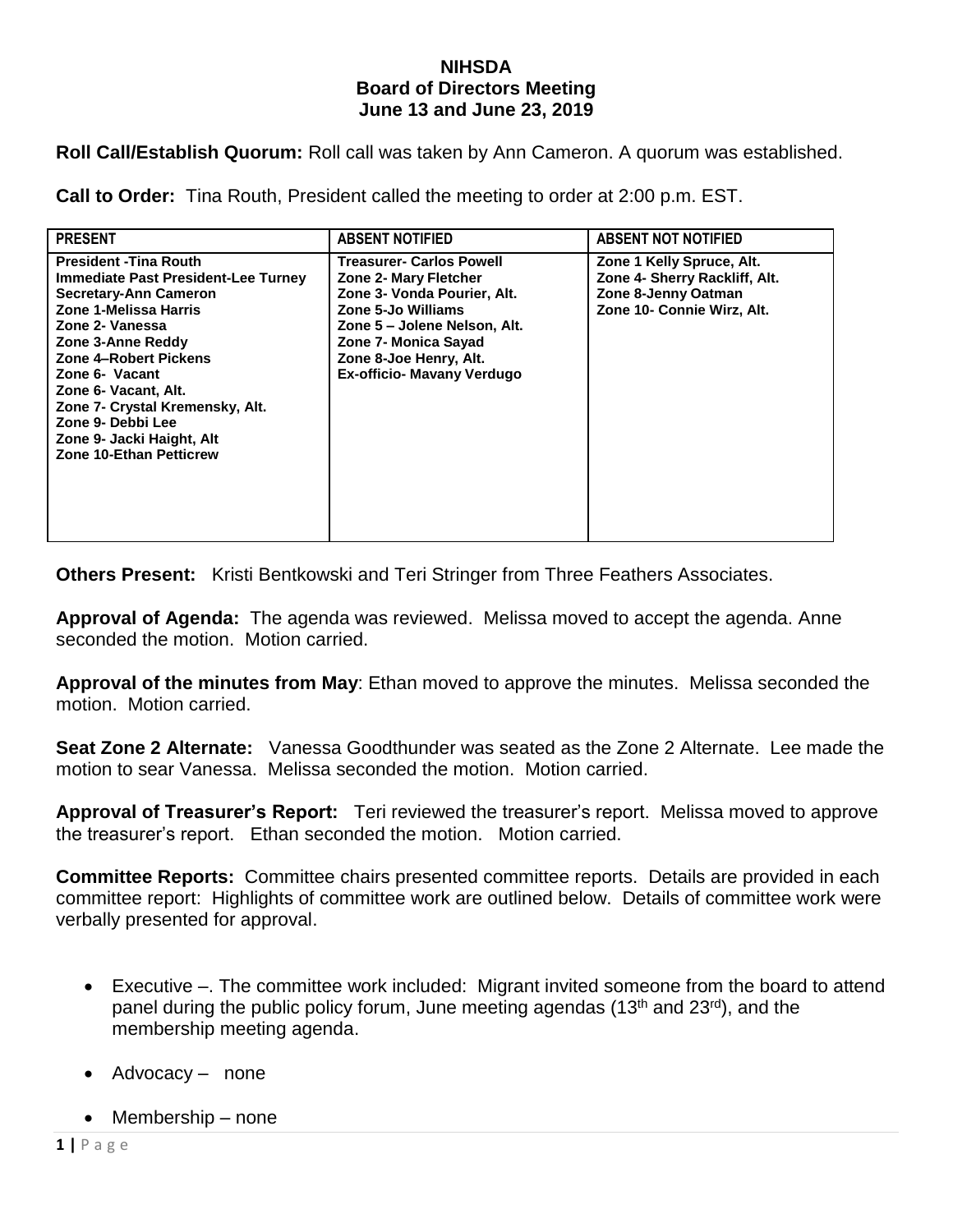- Governance none
- Finance none
- Education The committee worked included: conference planning. Teri provided an updated on the planning and conference registration.

Crystal moved to approve all committee reports including all recommended action items. Melissa seconded the motion. Motion carried.

**Todd L – Region XI RPM:** Todd joined the call to provide updates/information: planning tribal consultations, he will join the face to face meeting on June 23<sup>rd</sup>.

## **General Correspondence:**

**-Proposed Rule on Duration:** The board submitted comments on the NPRM for Duration. A unanimous poll vote was taken in support of submitting comments. Teri will distribute the final comments that were submitted.

**-NIEA Conference, forum, sessions:** NIHSDA will present four sessions and participate in the forum. Board members will contact Teri for availability to participate.

**-Warren Bill:** Universal child care bill that is being proposed may have some concerns pertaining to Head Start. Teri will work with Lisa to identify concerns.

**-Poverty Guidelines –** OMB is proposing to change the metrics system for determining the guidelines. Teri will gather information and distribute to the board for action steps needed to meet the deadline to submit comments.

**Other:** Possible CACFP bill. Teri will inquire with Lisa.

**Recess:** The meeting recessed until June 23rd.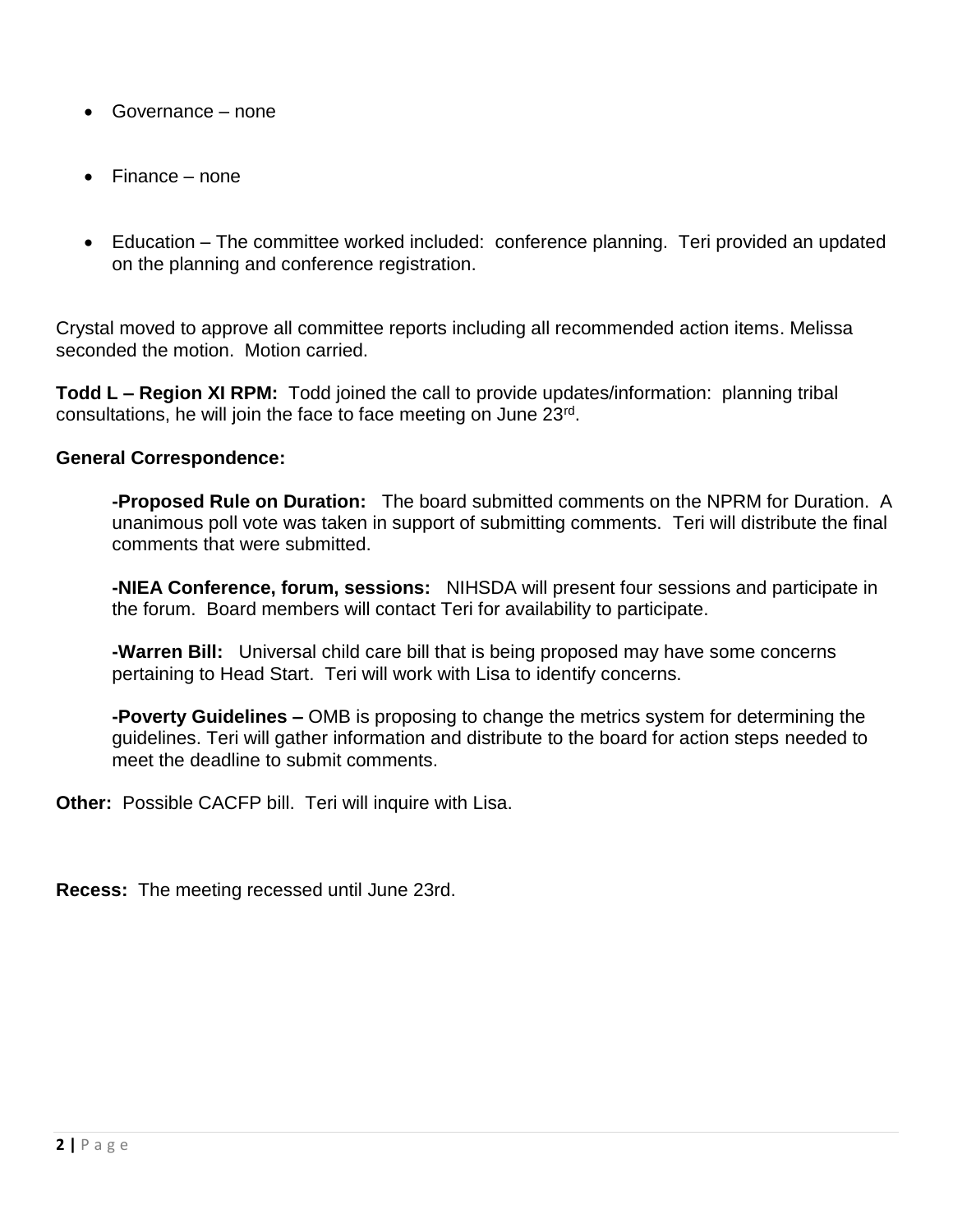**Roll Call/Establish Quorum:** Roll call was taken by Ann Cameron. A quorum was established.

**Call to Order:** Tina Routh, President called the meeting to order at 9:00 a.m.

| <b>PRESENT</b>                                                                                                                                                                                                                                                                                                                                                                                                                                                                                                                             | <b>ABSENT NOTIFIED</b>                                                                                                                                                                  | <b>ABSENT NOT NOTIFIED</b> |
|--------------------------------------------------------------------------------------------------------------------------------------------------------------------------------------------------------------------------------------------------------------------------------------------------------------------------------------------------------------------------------------------------------------------------------------------------------------------------------------------------------------------------------------------|-----------------------------------------------------------------------------------------------------------------------------------------------------------------------------------------|----------------------------|
| <b>President - Tina Routh</b><br>Immediate Past President-Lee Turney<br>Secretary-Ann Cameron<br>Zone 1-Melissa Harris<br><b>Zone 2- Mary Fletcher</b><br>Zone 3-Anne Reddy<br>Zone 3- Vonda Pourier, Alt.<br><b>Zone 4-Robert Pickens</b><br>Zone 5-Jo Williams<br>Zone 5 – Jolene Nelson, Alt.<br>Zone 6- Vacant<br>Zone 6- Vacant, Alt.<br>Zone 7- Monica Sayad<br>Zone 7- Crystal Kremensky, Alt.<br>Zone 8-Jenny Oatman<br>Zone 9- Debbi Lee<br>Zone 9- Jacki Haight, Alt<br>Zone 10- Connie Wirz, Alt.<br>Ex-officio- Mavany Verdugo | Treasurer- Carlos Powell<br>Zone 1 Kelly Spruce, Alt.<br>Zone 2- Vanessa Goodthunder, Alt.<br>Zone 4- Sherry Rackliff, Alt.<br>Zone 8-Joe Henry, Alt.<br><b>Zone 10-Ethan Petticrew</b> |                            |

**Others Present:** Kristi Bentkowski and Teri Stringer from Three Feathers Associates.

**Approval of Agenda:** The agenda was reviewed. Connie moved to accept the agenda. Lee seconded the motion. Motion carried.

**Board Self-Assessment:** Discussion of the revised self-assessment challenges to completing the survey. The board discussed challenges and possible solutions. The governance committee will work on strategies to improve the tool and/or process.

**Policy Agenda:** The policy agenda was reviewed to identify relevant topics and add additional topics. The topics of the cost per child funding formula and universal eligibility will go to the committee to be added.

**Advocacy Fund/\$ per child:** Discussion/brainstorming ideas to reformat the Indian Child & Family Advocacy Fund. Some ideas included counting the value of tribal lobbying activities toward the goal, form partnerships with other tribal/tribal organizations lobbying activities.

**NISHDA Roadmap:** The board discussion potential actions steps for sub goals:

1.3 Support member through effective communication – multiple methods of data collection were discussed and possible incentives for survey completion.

2.2 Engage with members for ECE research – the partnership with the TRC was discussed to gather data on current research and interest in future research projects.